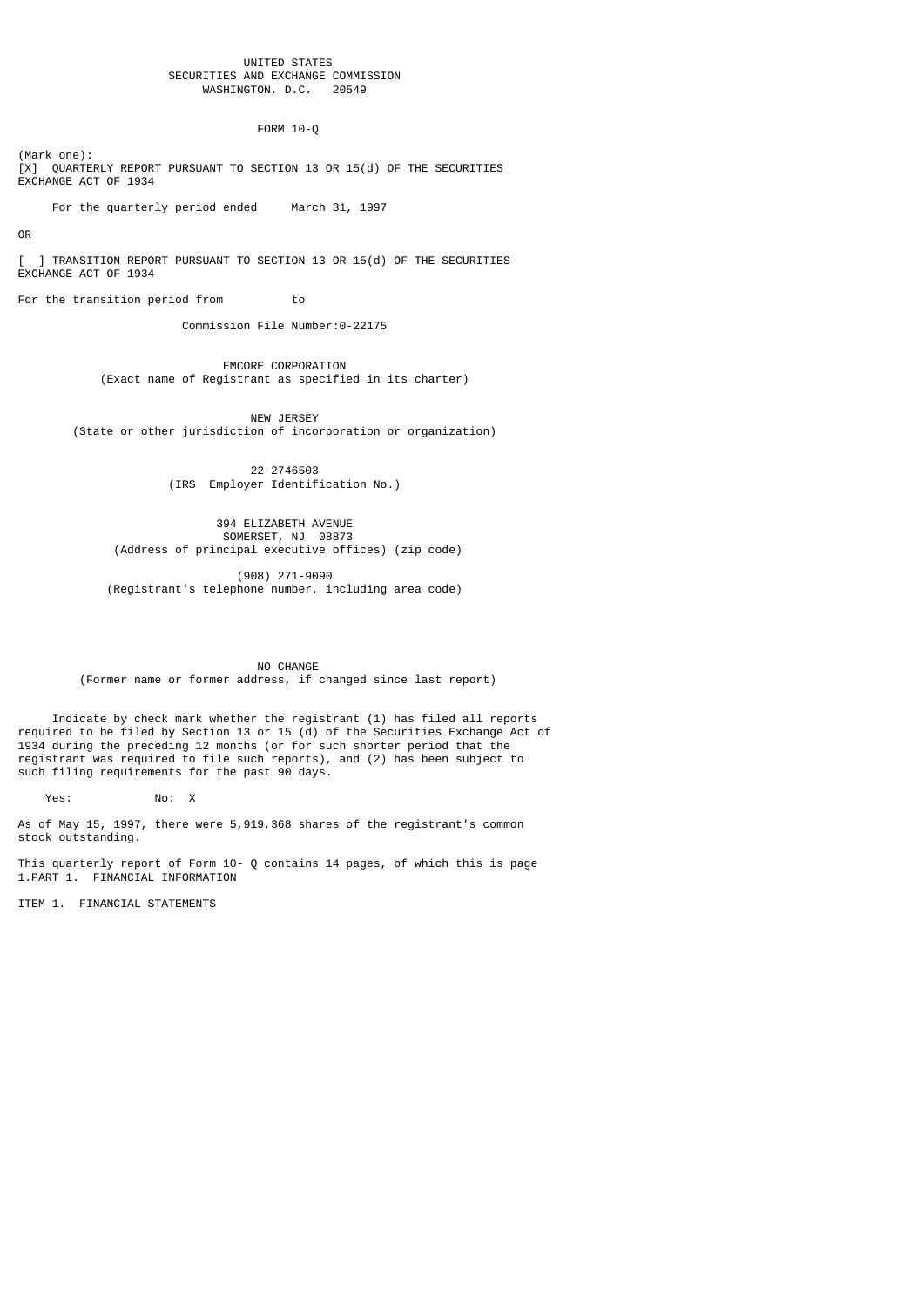#### EMCORE CORPORATION CONDENSED CONSOLIDATED STATEMENTS OF INCOME (AMOUNTS IN THOUSANDS EXCEPT PER SHARE DATA) (UNAUDITED)

|                                                                       | THREE MONTHS ENDED<br>March 31, |           |              | <b>SIX MONTHS ENDED</b><br>March 31, |  |
|-----------------------------------------------------------------------|---------------------------------|-----------|--------------|--------------------------------------|--|
|                                                                       | 1997                            | 1996      | 1997         | 1996                                 |  |
|                                                                       | \$12,929                        | \$6,014   | \$21,520     | \$10,269                             |  |
| Cost of sales                                                         | 8,855                           | 4,041     | 15,579       | 6,823                                |  |
| Gross profit                                                          | \$4,074                         | \$1,973   | \$5,941      | \$3,446                              |  |
| Operating expenses:                                                   |                                 |           |              |                                      |  |
| Selling, general and administrative                                   | 1,940                           | 1,545     | 4,142        | 3,056                                |  |
| Research and development                                              | 1,987                           | 1,196     | 4,237        | 1,989                                |  |
| Total operating expenses                                              | \$3,927                         | \$2,741   | \$8,379      | \$5,045                              |  |
| Operating income $\cdots$                                             | \$147                           | (\$768)   | (\$2,438)    | ( \$1, 599)                          |  |
| Other expense (income):                                               |                                 |           |              |                                      |  |
| Stated interest expense (income)<br>Imputed warrant interest expense, | 249                             | 55        | 445          | 94                                   |  |
| $non-cash$ .                                                          | 2,792                           |           | 3,809        |                                      |  |
| Provision for income taxes                                            |                                 |           |              | 15                                   |  |
| Total other expense                                                   | \$3,041                         | \$55      | \$4,254      | \$109                                |  |
| Loss before extraordinary item                                        | (2, 894)                        | (823)     | (6, 692)     | (1, 708)                             |  |
| Extraordinary loss $\cdots$                                           | (256)                           |           | (256)        |                                      |  |
| Net loss                                                              | $(*3, 150)$                     | (\$823)   | $($ \$6,948) | ( \$1,708)                           |  |
| Per share data:                                                       |                                 |           |              |                                      |  |
| Loss before extraordinary item $\cdots$ ,                             | (0.76)                          | (0.19)    | ( \$1.62)    | ( \$0.38)                            |  |
| $Extraordinary loss$                                                  | (0.07)                          |           | (0.06)       |                                      |  |
| Net loss per share                                                    | $($ \$0.82)                     | ( \$0.19) | ( \$1.68)    | ( \$0.38)                            |  |
| Shares used in per share                                              |                                 |           |              |                                      |  |
| calculations                                                          | 3,825                           | 4,438     | 4,127        | 4,438                                |  |

 THE ACCOMPANYING NOTES ARE AN INTEGRAL PART OF THESE CONDENSED CONSOLIDATED FINANCIAL STATEMENTS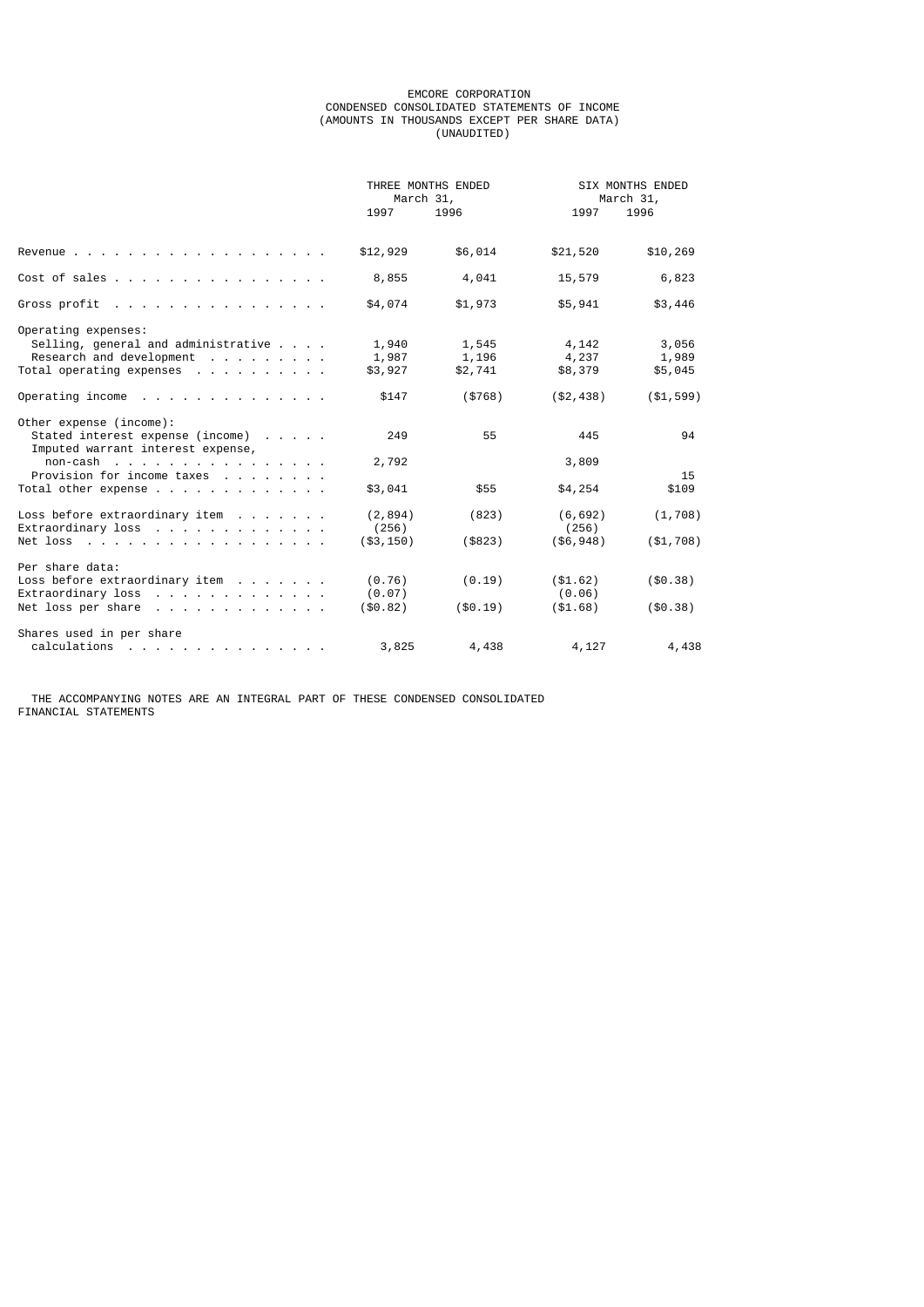#### EMCORE CORPORATION CONDENSED CONSOLIDATED BALANCE SHEET (AMOUNTS IN THOUSANDS EXCEPT SHARE DATA)

|                                                                                                                                                                                                                                                   | AT MARCH 31,<br>1997<br>(UNAUDITED) | AT SEPTEMBER 30,<br>1996        |
|---------------------------------------------------------------------------------------------------------------------------------------------------------------------------------------------------------------------------------------------------|-------------------------------------|---------------------------------|
| <b>ASSETS</b><br>Accounts receivable, net of allowance for<br>doubtful accounts of \$380 and \$310 at March 31,                                                                                                                                   | \$13,896                            | \$1,367                         |
|                                                                                                                                                                                                                                                   | 6,495<br>9,905<br>169               | 3,025<br>6,745<br>79            |
| Other current assets $\ldots$ $\ldots$ $\ldots$ $\ldots$ $\ldots$ $\ldots$ $\ldots$ $\ldots$ $\ldots$ $\ldots$ $\ldots$                                                                                                                           | \$30,465                            | \$12,116                        |
|                                                                                                                                                                                                                                                   | 12,761<br>355                       | 7,797<br>521                    |
|                                                                                                                                                                                                                                                   | \$43,581                            | \$20,434                        |
| LIABILITIES<br><b>CURRENT LIABILITIES:</b>                                                                                                                                                                                                        |                                     |                                 |
| Account payable<br>. The contract of the contract of the contract of the contract of the contract of the contract of the contract of the contract of the contract of the contract of the contract of the contract of the contract of the contract | \$8,730<br>2,855<br>4,393<br>43     | \$5,661<br>1,987<br>3,306<br>12 |
|                                                                                                                                                                                                                                                   | \$16,021                            | \$10,966                        |
|                                                                                                                                                                                                                                                   | 7,588                               | 8,947                           |
|                                                                                                                                                                                                                                                   | \$23,609                            | \$19,913                        |
| STOCKHOLDERS' EQUITY:<br>Common stock, no par value, 23,529,411 shares<br>authorized, 5,869,461 shares issued and outstanding in 1997, 2,994,461                                                                                                  |                                     |                                 |
|                                                                                                                                                                                                                                                   | \$45,344<br>(25, 106)<br>(266)      | \$18,977<br>(18, 158)<br>(298)  |
|                                                                                                                                                                                                                                                   | \$19,972                            | \$521                           |
|                                                                                                                                                                                                                                                   |                                     |                                 |
| Total liabilities and                                                                                                                                                                                                                             | \$43,581                            | \$20,434                        |
|                                                                                                                                                                                                                                                   |                                     |                                 |

THE ACCOMPANYING NOTES ARE AN INTEGRAL PART OF THESE CONDENSED CONSOLIDATED FINANCIAL STATEMENTS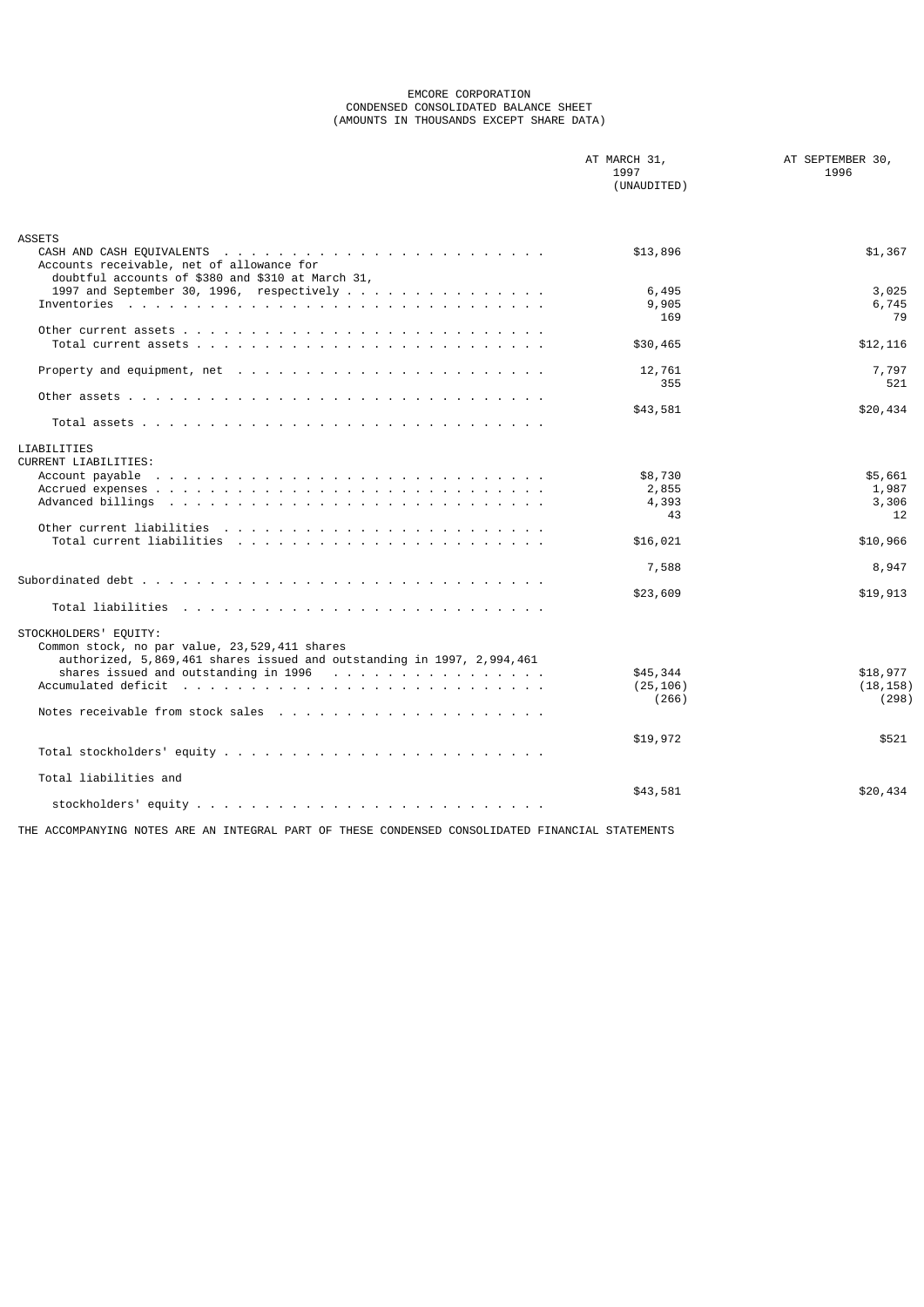#### EMCORE CORPORATION CONDENSED CONSOLIDATED STATEMENTS OF CASH FLOWS (AMOUNTS IN THOUSANDS) (Unaudited)

|                                                                                                                                     |              | <b>SIX MONTHS ENDED</b> |  |
|-------------------------------------------------------------------------------------------------------------------------------------|--------------|-------------------------|--|
|                                                                                                                                     | 1997         | MARCH 31,<br>1996       |  |
| OPERATING ACTIVITIES:                                                                                                               |              |                         |  |
| Net loss<br>Adjustments to reconcile net loss to net cash (used in)<br>provided by operating activities:                            | ( \$6, 948)  | ( \$1,708)              |  |
|                                                                                                                                     | 1,996        | 777                     |  |
|                                                                                                                                     | 70           | 36                      |  |
|                                                                                                                                     | 3,809        |                         |  |
| Extraordinary loss on early debt extinguishment $\ldots$ ,                                                                          | 256          |                         |  |
|                                                                                                                                     | 60           | 18                      |  |
| Increase (decrease) in liabilities & (increase)<br>decrease in assets:                                                              |              |                         |  |
|                                                                                                                                     | (3, 540)     | 228                     |  |
|                                                                                                                                     | (2, 320)     | (3, 397)                |  |
|                                                                                                                                     | (90)         | (136)                   |  |
| Other assets $\cdots$ , $\cdots$ , $\cdots$ , $\cdots$ , $\cdots$ , $\cdots$ , $\cdots$                                             | 141          | (5)                     |  |
| Accounts payable<br>the contract of the contract of the contract of the contract of the contract of the contract of the contract of | 3,069        | 1,560                   |  |
| Accrued expenses                                                                                                                    | 868          | 390                     |  |
|                                                                                                                                     | 1,087        | 4,031                   |  |
|                                                                                                                                     | 31           | 107                     |  |
|                                                                                                                                     | \$5,437      | \$3,609                 |  |
|                                                                                                                                     | ( \$1, 511 ) | \$1,901                 |  |
| INVESTING ACTIVITIES:                                                                                                               |              |                         |  |
|                                                                                                                                     | (6, 935)     | (4, 164)                |  |
|                                                                                                                                     | ( \$6, 935)  | ( \$4, 164)             |  |
| FINANCING ACTIVITIES:                                                                                                               |              |                         |  |
|                                                                                                                                     |              | 2,000                   |  |
| Proceeds from borrowings under demand note facility $\dots \dots$                                                                   | 8,000        |                         |  |
| Payments on subordinated notes and demand                                                                                           |              |                         |  |
|                                                                                                                                     | (10,000)     |                         |  |
| Reduction in notes receivable on subordinated debt                                                                                  | 22,765       |                         |  |
|                                                                                                                                     | 210          |                         |  |
|                                                                                                                                     | \$20,975     | \$2,000                 |  |
|                                                                                                                                     | 12,529       | (263)                   |  |
|                                                                                                                                     | 1,367        | 2,323                   |  |
|                                                                                                                                     | \$13,896     | \$2,060                 |  |

THE ACCOMPANYING NOTES ARE AN INTEGRAL PART OF THESE CONDENSED CONSOLIDATED FINANCIAL STATEMENTS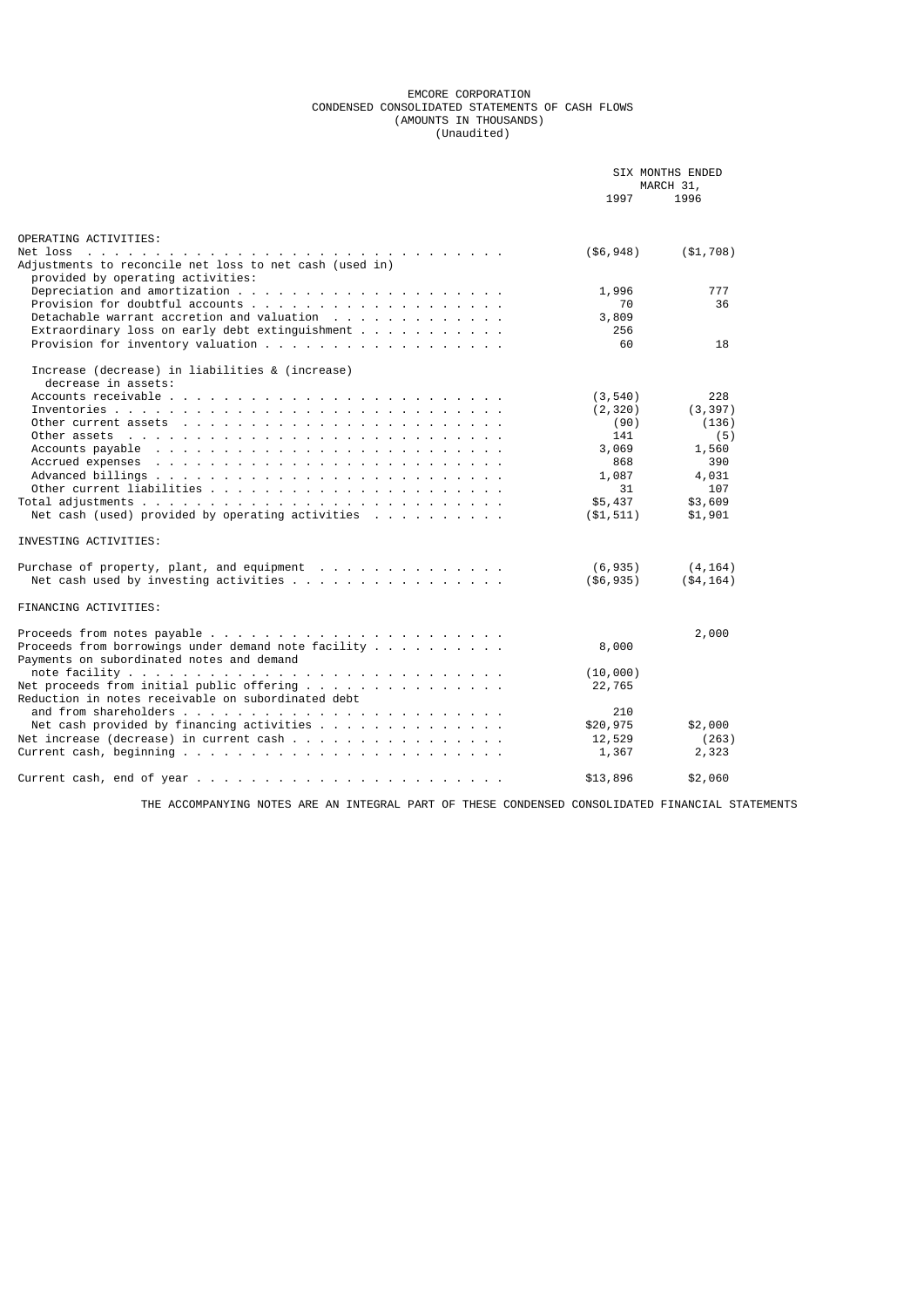#### EMCORE CORPORATION STATEMENT OF STOCKHOLDERS' EQUITY As of September 30, 1996, December 31, 1996, and March 31, 1997 (Amounts in Thousands) (Unaudited)

|                                                                                                  | Common Stock |          | Accumulated  | Shareholders'<br>Notes | Total<br>Shareholders' |
|--------------------------------------------------------------------------------------------------|--------------|----------|--------------|------------------------|------------------------|
|                                                                                                  | Shares       | Amount   | Deficit      | Receivable             | Equity                 |
| Balance at September 30, 1996.<br>Issuance of common stock                                       | 2,994        | \$18,978 | ( \$18, 158) | ( \$298)               | \$522                  |
| purchase warrants<br>Net loss $\ldots$ $\ldots$ $\ldots$ $\ldots$                                |              | 3,600    | (3, 798)     |                        | 3,600<br>(3, 798)      |
| Balance at December 31, 1996<br>Issuance of common stock from<br>initial public offering, net of | 2,994        | \$22,578 | (\$21,956)   | ( \$298)               | \$324                  |
| issuance costs of $$3,109$<br>Cancellation of notes receivable                                   | 2,875        | 22,766   |              |                        | 22,766                 |
| due from shareholders $\ldots$<br>Net loss $\ldots$ $\ldots$ $\ldots$ $\ldots$                   |              |          | (3, 150)     | 32                     | 32<br>(3, 150)         |
| Balance at March 31, 1997                                                                        | 5,869        | \$45,344 | (\$25,106)   | (\$266)                | \$19,972               |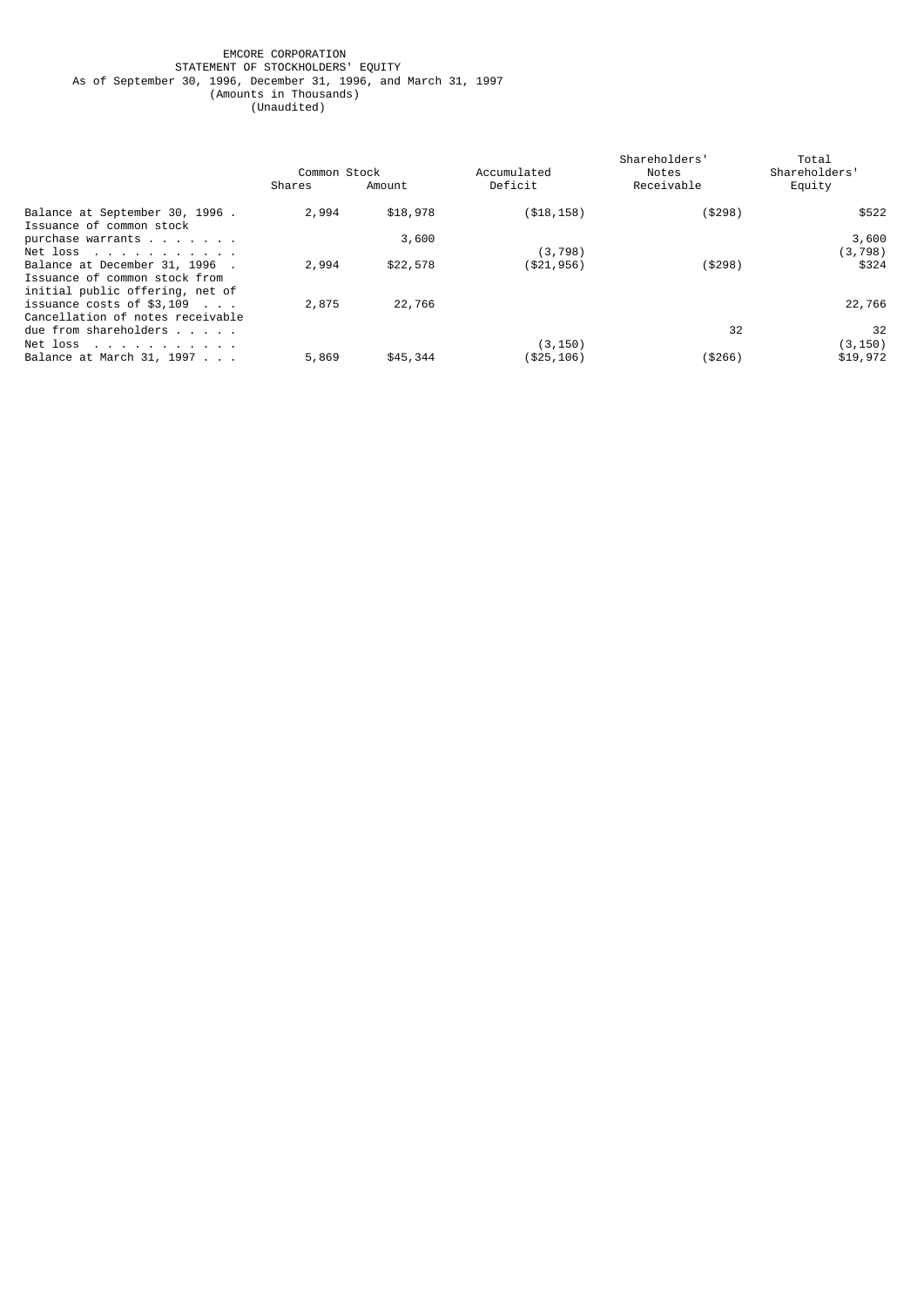## EMCORE CORPORATION NOTES TO CONDENSED CONSOLIDATED FINANCIAL STATEMENTS

# NOTE 1. SUMMARY OF SIGNIFICANT ACCOUNTING POLICIES

 Interim Financial Information. The condensed consolidated financial statements of EMCORE Corporation (the "Company") are unaudited (except for the balance sheet information as of September 30, 1996 which is derived from the Company's audited financial statements) but reflect all adjustments (consisting only of normal recurring adjustments) which are, in the opinion of management, necessary for a fair presentation of the financial position at March 31, 1997, and the operating results and cash flows for the quarters ended March 31, 1997, and March 31, 1996. The results of operations for the six months ended March 31, 1997, are not necessarily indicative of the results for the entire fiscal year ending September 30, 1997, or any future interim period.

 Cash and Cash Equivalents. The Company considers all highly liquid shortterm investments purchased with an original maturity of three months or less to be cash equivalents. The Company had approximately \$13,441,000 and \$106,000 in cash equivalents at March 31, 1997, and September 30, 1996, respectively. As of March 31, 1997, the Company had restricted cash in the amount of \$437,500 due to contractual obligations.

 Inventories. Inventories are stated at the lower of FIFO (first-in, firstout) cost or market. Reserves are established for slow moving or obsolete inventory based upon historical and anticipated usage.

 Property and Equipment. Property and equipment are stated at cost. Significant renewals and betterments are capitalized. Maintenance and repairs that do not extend the useful lives of the respective assets are expensed. Depreciation is recorded using the straight-line method over the estimated useful lives of the applicable assets, which range from three to five years. Leasehold improvements are amortized using the straight-line method over the term of the related leases or the estimated useful lives of the improvements, whichever is less. When assets are retired or otherwise disposed of, the assets and related accumulated depreciation accounts are adjusted accordingly, and any resulting gain or loss is recorded in current operations. In the event that facts and circumstance indicate that the value of assets may be impaired, an evaluation of recoverability is performed. If an evaluation is required, the estimated future undiscounted cash flows associated with the asset would be compared to the assets carrying amount to determine if an adjustment to the carrying amount is required.

 Deferred Costs. Included in other assets are deferred costs related to obtaining product patents. Such costs are being amortized over a five year period.

 Income Taxes. The Company uses Statement of Financial Accounting Standards ("SFAS") No. 109, "Accounting for Income Taxes." SFAS No. 109 required a change from the deferred method to the asset and liability method of accounting for income taxes. Under the asset and liability method, deferred income taxes are recognized for the tax consequences of "temporary differences" by applying enacted statutory tax rates applicable to future years to differences between the financial statement carrying amounts and the tax bases of existing assets and liabilities. Under SFAS No. 109, the effect on deferred taxes of a change in tax rates is recognized in income in the period that includes the enactment date. Under the deferred method, deferred taxes are recognized at the tax rate applicable to the year in which the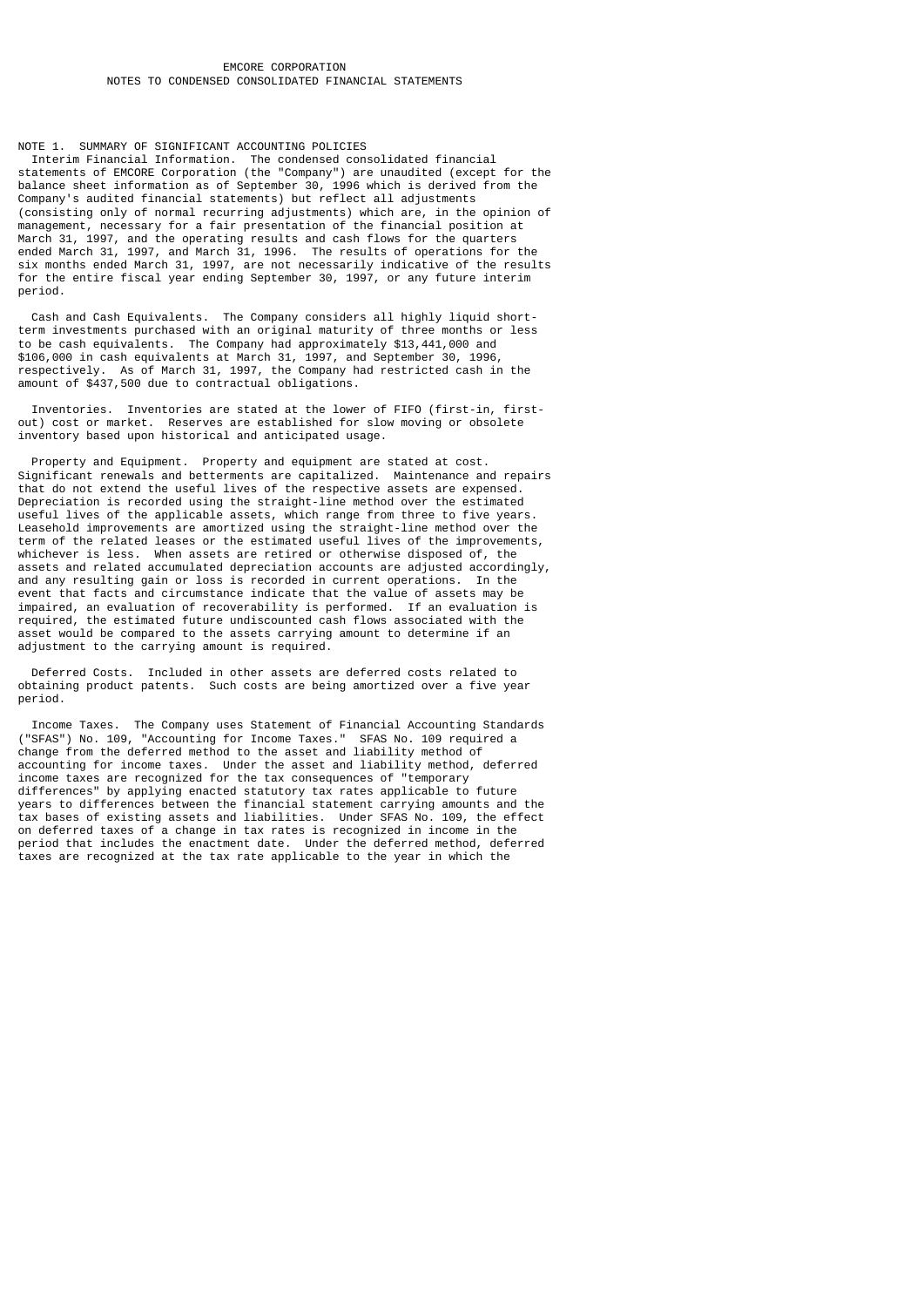difference between financial statement carrying amounts and the corresponding tax bases arose.

 Revenue and Cost Recognition-Systems, Components and Service Revenues. Revenue from systems sales is recorded upon shipment to the customer. Subsequent to product shipment, the Company incurs certain installation costs at the customer's facility and warranty costs that are estimated and accrued at the time a sale is recorded. Component sales and service revenues are recognized when goods are shipped or services are rendered to the customer. Service revenue under contracts with specified service terms is recognized as earned over the service period in accordance with the terms of the applicable contract. Costs in connection with the procurement of the contracts are charged to expense as incurred.

 Revenue and Cost Recognition-Contract Revenue. The Company's research contracts require the development or evaluation of new materials' applications and have a duration of six to 36 months. For research contracts with the U.S. Government and commercial enterprises with durations greater than six months, the Company recognizes revenue to the extent of costs incurred plus the estimated gross profit as stipulated in such contracts, based upon contract performance. Contracts with a duration of six months or less are accounted for on the completed contract method. A contract is considered complete when all costs, except insignificant items, have been incurred, and the research reporting requirements to the customer have been met. Contract costs include all direct material and labor costs and those indirect costs related to contract performance, such as indirect labor, supplies, tools, repairs and depreciation costs, as well as coverage of certain general and administrative costs. Provisions for estimated losses on uncompleted contracts are made in the period in which such losses are determined.

 Research and Development. Research and development costs related to the development of both present and future products and Company sponsored materials application research are charged to expense as incurred.

 Fair Value of Financial Instruments. The Company estimates fair value based upon discounted cash flow analyses using the Company's incremental borrowing rate on similar instruments as the discount rate. As of March 31, 1997, the carrying values of the Company's cash and cash equivalents, receivables and accounts payable recorded on the accompanying balance sheets approximate fair value.

 Use of Estimates. The preparation of financial statements in conformity with generally accepted accounting principles requires management to make estimates and assumptions that affect the reported amounts of assets and liabilities and disclosure of contingent assets and liabilities at the date of the financial statements. Estimates also affect the reported amounts of revenues and expenses during the reporting period. Actual results may differ from those estimates. The Company's most significant estimates relate to accounts receivable and inventory valuation reserves, warranty and installation reserves, estimates of cost and related gross profits on certain research contracts and the valuation of long-lived assets.

 New Accounting Standards. In March 1995, the Financial Accounting Standards Board ("FASB") issued SFAS No. 121, "Accounting for the Impairment of Long-Lived Assets and Long-Lived Assets to be Disposed Of" ("SFAS No. 121"). This pronouncement establishes accounting standards for when impairment losses relating to long-lived assets, identifiable intangibles and goodwill related to those assets should be recognized and how the losses should be measured. The Company plans to implement SFAS No. 121 in fiscal 1997. The adoption of SFAS No. 121 is not expected to have an impact on the Company's financial position or results of operations since EMCORE's current policy is to monitor assets for impairment and record any necessary write-downs.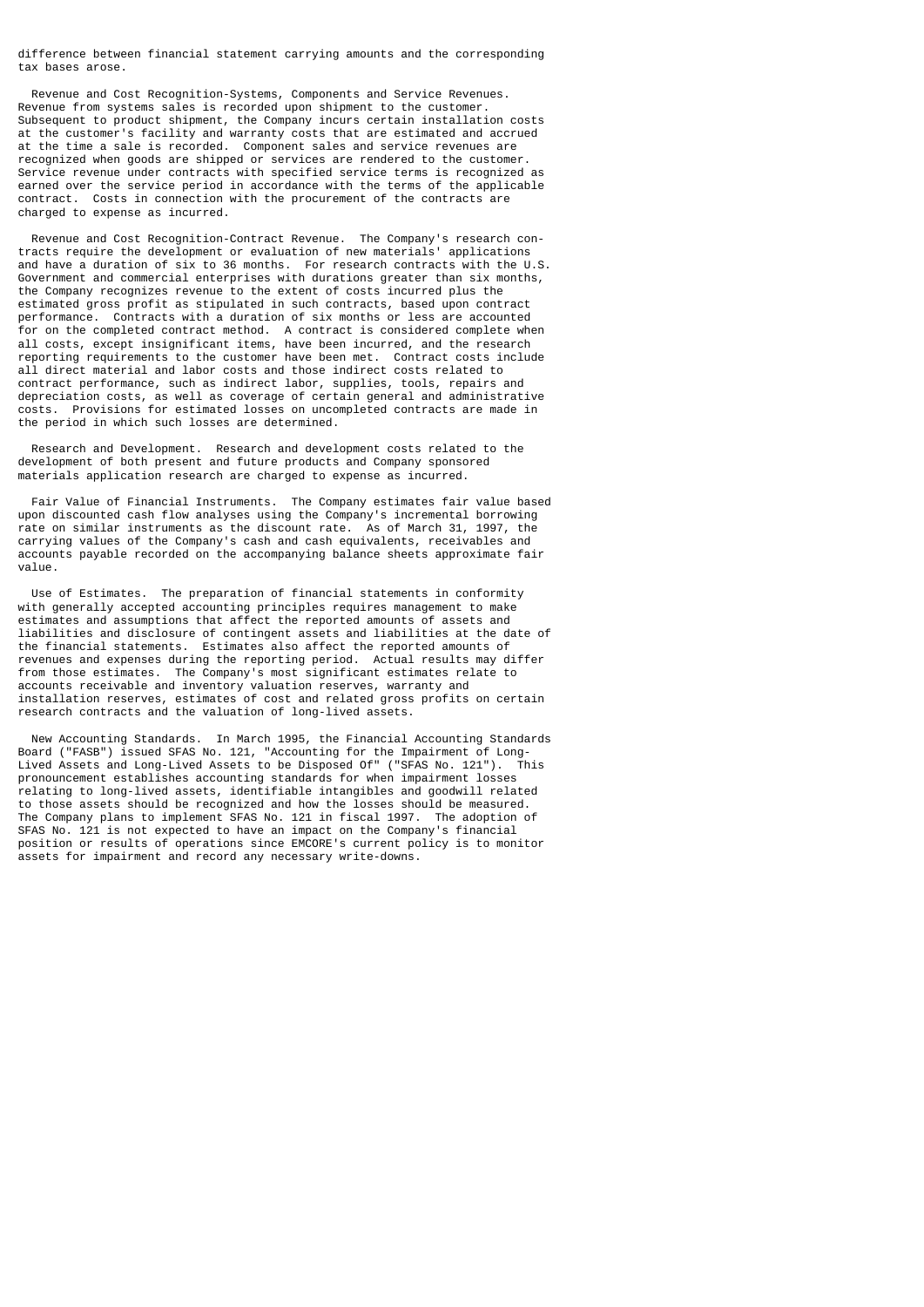In October 1995, the FASB issued SFAS No. 123 "Accounting for Stock Based Compensation" ("SFAS No. 123"). SFAS No. 123 sets forth the method of accounting for stock based compensation based on the fair value of stock options and similar instruments, but does not require the adoption of this preferred method. SFAS No. 123 also requires the disclosure of additional information about stock compensation plans, even if the preferred method of accounting is not adopted. The Company plans to implement SFAS No. 123 in fiscal 1997. The Company does not intend to change its method of accounting for stock based compensation to the preferred method under SFAS No. 123, but instead will continue to apply the provisions of No. 25 "Accounting for Stock Issued to Employees." However, the Company will disclose the pro forma effect of SFAS No. 123 on net income and earnings per share.

 In February 1997, the FASB issued SFAS No. "Earnings per Share" ("SFAS No.128"). SFAS No. 128 establishes standards for computing and presenting earnings per share ("EPS") for periods ending after December 15, 1997. SFAS No. 128 is designed to improve EPS information provided in financial statements by simplifying the existing computational guidelines, revising disclosure requirements, and increasing the comparability of EPS on an international basis. Basic and diluted earnings per share, calculated pursuant to SFAS No.128, are not expected to be materially different from net income per common share as reflected in the accompanying Condensed Consolidated Statements of Income.

#### NOTE 2 DEBT

 The Company repaid \$10.0 million of its outstanding debt with proceeds from its initial public offering (the "IPO"). The entire \$8.0 million outstanding of its demand note facility with First Union National Bank was repaid and \$2.0 million was used to repay a portion of the Company's outstanding subordinated notes due May 1, 2001. In connection with the discharge of the Company's subordinated notes, an extraordinary loss of \$256,000 was recognized.

 On March 31, 1997, the Company entered into a new \$10.0 million revolving loan and security agreement (the "Agreement") with First Union National Bank. The Agreement bears interest at the rate of First Union's prime rate plus 50 basis points and has a revolving loan maturity date of and expires on September 30, 1998. There are presently no borrowings under the Agreement.

## NOTE 3. INVENTORIES

Inventories comprise (in thousands):

|                  | AT MARCH 31, 1997     |                       |  |  |
|------------------|-----------------------|-----------------------|--|--|
|                  |                       | AT SEPTEMBER 30, 1996 |  |  |
| Raw Materials    | \$5,882               | \$4,965               |  |  |
| Work-in-progress | 4,023                 | 2,680                 |  |  |
| Finished goods   | $\boldsymbol{\Theta}$ |                       |  |  |
| Total            | \$9,905               | \$7,645               |  |  |

ITEM 2. MANAGEMENT'S DISCUSSION AND ANALYSIS OF FINANCIAL CONDITION AND RESULTS OF OPERATIONS

## **OVERVIEW**

 The Company was founded in 1986 and is a designer and developer of compound semiconductor materials and process technology and a manufacturer of production systems used to fabricate compound semiconductor wafers. Compound semiconductors are used in a broad range of applications in wireless communications, telecommunications, computers, and consumer and automotive electronics. The Company has recently capitalized on its technology base by expanding into the design and production of compound semiconductor wafers and package-ready devices. The Company offers its customers a complete, vertically-integrated solution for the design, development and production of compound semiconductor wafers and devices.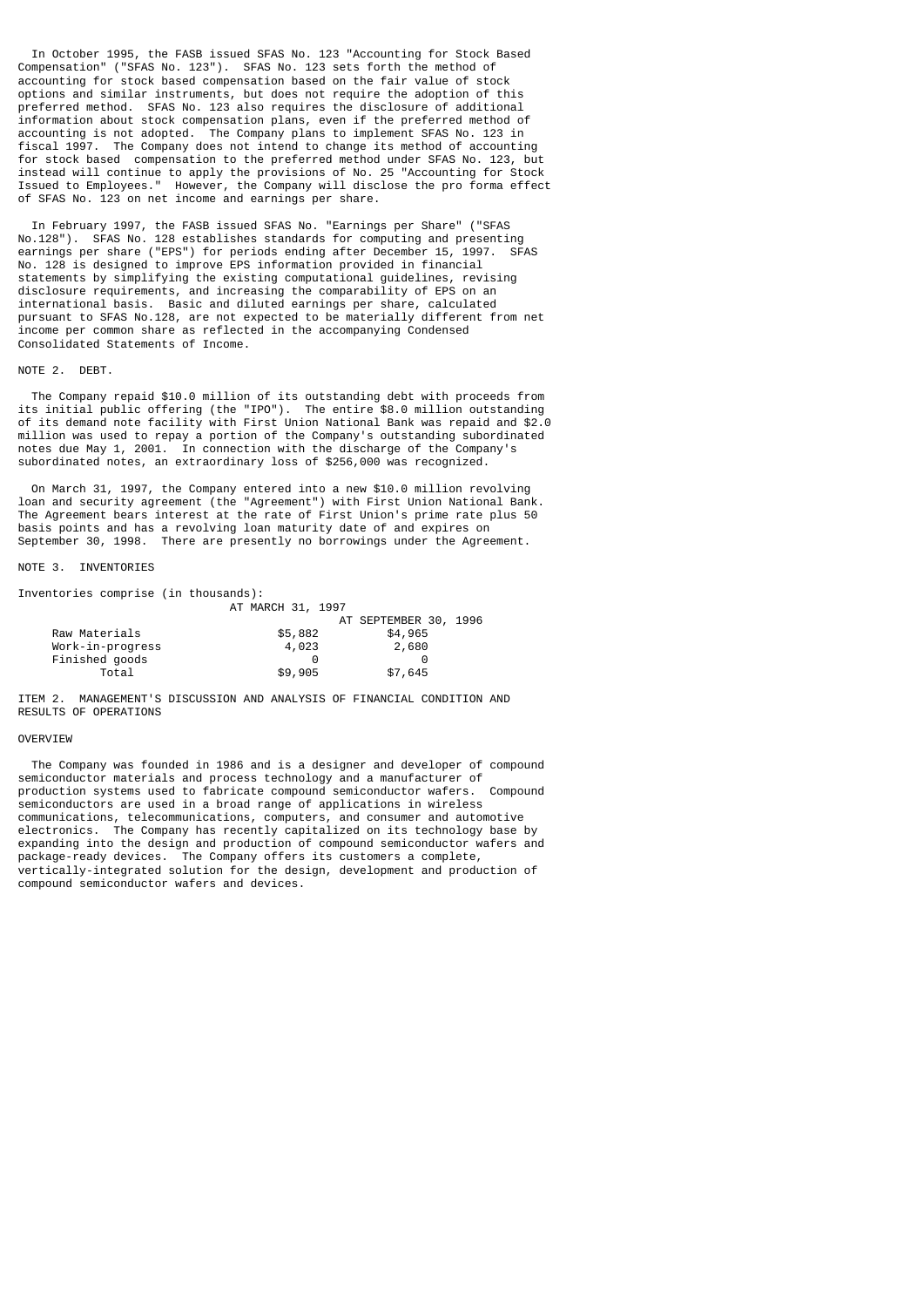#### RESULTS OF OPERATIONS:

#### REVENUES

 The Company's second quarter revenues increased 115% from \$6.0 million for the quarter ended March 31, 1996, to \$12.9 million for the quarter ended March 31, 1997. Revenues for the first six months of fiscal 1997 increased 110% from \$10.3 million for the six months ended March 31, 1996, to \$21.5 million for the six months ended March 31, 1997. The revenue increase in each of the three and six month periods was primarily attributable to increased demand of MOCVD (metal-organic chemical vapor deposition) systems and the start of package-ready device deliveries. International sales accounted for approximately 47% and 41% of revenues for the six months ended March 31, 1997 and 1996, respectively.

 The Company believes that in the future its revenues and consequential results of operations in a quarterly period could be impacted by the timing of customer development projects and related purchase orders for the Company's varied products, new merchandise announcements and releases by the Company, and economic conditions generally and the compound semiconductor industry specifically.

#### COST OF SALES/GROSS PROFIT

 Cost of sales includes direct material and labor costs, manufacturing and service overhead, and installation and warranty costs. Gross profit decreased from 33% of revenue for the quarter ended March 31, 1996, to 32% of revenue for the quarter ended March 31, 1997. For the six months ended March 31, gross profit decreased from 34% to 28% in 1996 and 1997, respectively. decrease was primarily attributable to incurred costs associated with the package-ready device product line without the benefit of revenues during the three month period ended December 31, 1996. Revenues for this product line commenced during the quarter ended March 31, 1997.

# SELLING, GENERAL, AND ADMINISTRATIVE

 Selling, general, and administrative expenses increased by 26% from \$1.5 million for the quarter ended March 31, 1996, to \$1.9 million in the quarter ended March 31, 1997. For the first six months of fiscal year 1997, selling, general, and administrative expenses increased by 36% from \$3.1 million for the six months ended March 31, 1996, to \$4.1 million for the six months ended March 31, 1997. The increase in each of the three and six month periods was largely due to sales personnel headcount increases to support both domestic and foreign markets and general headcount additions to sustain the internal administrative support necessary for increased business as well as higher expenses attributable to increased revenues. However, as a percentage of revenue, selling, general, and administrative expenses decreased from 26% for the first quarter of the prior year to 15% for the first quarter of the current year. For the first six months ended March 31, selling, general, and administrative expenses decreased from 30% of revenue for the prior year to 19% of revenue for the current year. The Company expects that selling, general, and administrative expenses will continue to increase in absolute dollar amounts as the Company expands both its sales and marketing efforts and overall business capacity.

#### RESEARCH AND DEVELOPMENT

 Research and development expenses increased by 66% from \$1.2 million in the quarter ended March 31, 1996, to \$2.0 million in the quarter ended March 31, 1997. For the six months of fiscal year 1997, research and development expenses increased by 113% from \$2.0 million for the six months ended March 31, 1996, to \$4.2 million for the six months ended March 31, 1997. The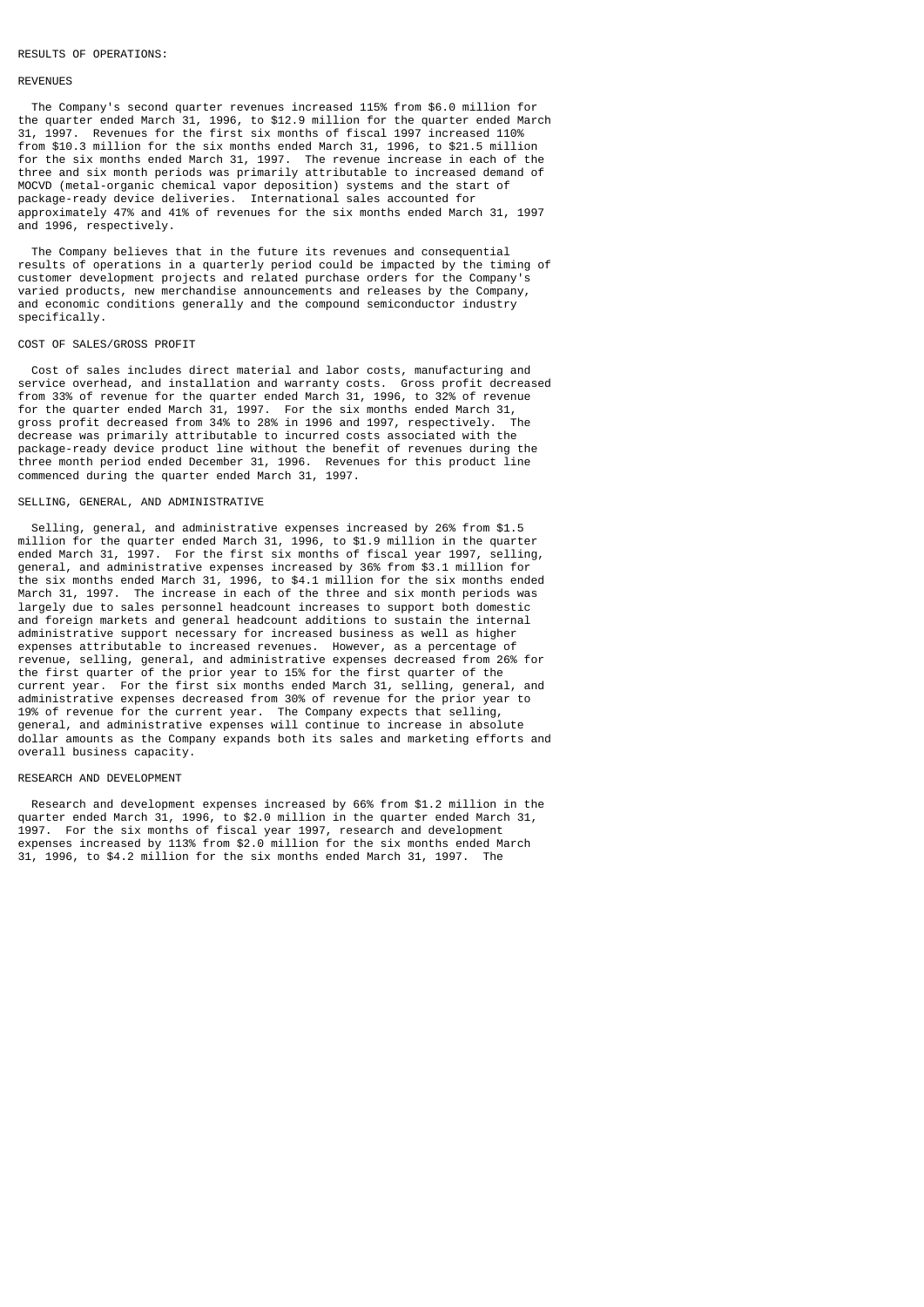increase was primarily attributable to increased staffing and equipment costs necessary to enhance current products and research and development activities for the emulation of the Company's two new product lines (epitaxial wafers and package-ready devices). However, as a percentage of revenue, research and development expenses decreased from 20% for the first quarter of 1996 to 15% for the first quarter of 1997. For the six months ended March 31, research and development expenses increased from 19% of revenue for the prior year to 20% of revenue for the current year. To maintain growth and market leadership in epitaxial technology, the Company expects to continue to invest a significant amount of its resources in research and development.

#### OPERATING INCOME (LOSS)

 Operating profit increased \$915,000 from a loss of \$768,000 in the quarter ended March 31, 1996, to a profit of \$147,000 in the quarter ended March 31, 1997, primarily due to higher revenues generating a greater overall gross profit. Operating income (loss) per share increased \$.21 per share from a loss of (\$0.17) per share in the quarter ended March 31, 1996, to a profit of \$0.04 per share in the quarter ended March 31, 1997.

#### OTHER EXPENSE

 During fiscal 1996, the Company issued detachable warrants along with subordinated notes to certain of its existing shareholders. In the first quarter of fiscal year 1997, the Company also issued detachable warrants in return for a 10.0 million demand note facility (the "Facility") guarantee by a director of the Company, affiliated with the Company's majority shareholder, who provided collateral for the Facility. The Company subsequently assigned a value to these detachable warrants' issues using a commonly recognized option pricing model, the Black-Scholes Option Pricing Model. The Company recorded the subordinated notes at a carrying value that is subject to periodic accretions, using the interest method, and reflected the Facility detachable option value as a debt issuance cost. The consequent expense of these warrant accretion amounts and the now terminated Facility debt issuance cost is entitled "Imputed warrant interest, non-cash" and totaled \$2.8 million for the quarter ended March 31, 1997.

 Borrowings under the \$10.0 million demand note facility with First Union National Bank totaling \$8.0 million were drawn down to fund capital expenditures in connection with the build-out of the Company's manufacturing facility during the six months ended March 31, 1997. The resultant interest expense was the primary reason for the large increase in the caption entitled "Stated interest expense" during the three months and six months ended March 31, 1997.

#### EXTRAORDINARY ITEM

 The Company repaid \$10.0 million of its outstanding debt with proceeds from its IPO. The entire \$8.0 million outstanding of its demand note facility with First Union National Bank was repaid and \$2.0 million was used to repay a portion of the Company's outstanding subordinated notes due May 1, 2001. In connection with the discharge of the Company's subordinated notes, an extraordinary loss of \$256,000 was recognized.

#### NET LOSS

 Net loss increased from a loss of \$823,000 to a loss of \$3.2 million for the quarters ended March 31, 1996 and 1997, respectively. This increase was primarily attributable to the aforementioned \$2.8 million of debt issuance cost amortization related to warrants and the \$256,000 extraordinary loss on early extinguishment of debt.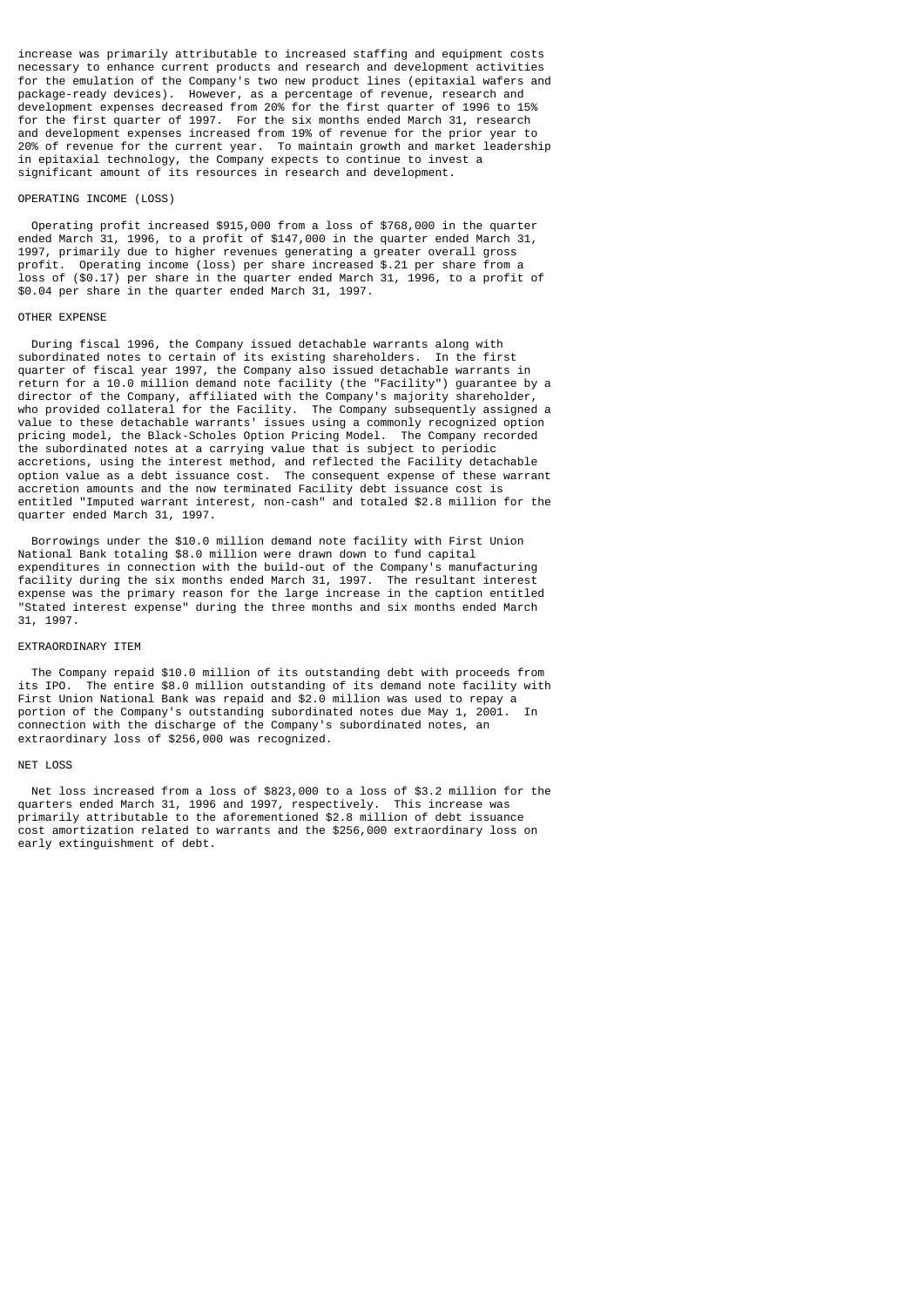#### BACKLOG

 The Company's order backlog increased 35% from \$16.1 million as of March 31, 1996, to \$21.8 million as of March 31, 1997. This increase in backlog was primarily a result of the introduction of the Company's wafer and packageready device product lines. The Company includes in backlog only customer purchase orders which have been accepted by the Company and for which shipment dates have been assigned within the twelve months to follow and research contracts that are in process or awarded. The Company receives partial advance payments or irrevocable letters of credit on most production system orders and has never experienced an order cancellation. The Company is seeking to increase capacity to meet anticipated continuing increased production needs; however, there can be no assurance that the Company will increase its capacity to meet its scheduled needs.

#### LIQUIDITY AND CAPITAL RESOURCES

 Cash and cash equivalents increased by \$12.5 million from \$1.4 million at September 30, 1996, to \$13.9 million at March 31, 1997. At March 31, 1997, net cash used by operations was \$1.5 million, primarily due to the Company's net losses, increase in accounts receivable and inventory, offset by increases in accounts payable and advanced billings and the Company's non-cash, yet net income impacting, detachable warrant accretion in valuation. At March 31, 1997, net cash used in investments was \$6.9 million due to purchase of new equipment for the facilitation of the Company's wafer and package-ready device product lines and to new facility clean room modifications and enhancements. At March 31, 1997, net cash from financing activities, primarily the IPO proceeds, accounted for the majority of the resulting net cash increase.

On March 31, 1997, the Company entered into a \$10.0 million revolving loan<br>And security agreement (the "Agreement") with First Union National Bank. The and security agreement (the "Agreement") with First Union National Bank. Agreement bears interest at the rate of First Union's prime rate plus 50 basis points and has a revolving loan maturity date of and expires on September 30,<br>1998 There are presently no borrowings under the Agreement There are presently no borrowings under the Agreement.

 The Company believes that its current liquidity, together with the Agreement, will be sufficient to meet its cash needs for working capital and capital expenditures, through fiscal 1997. Thereafter, if cash generated from operations is insufficient to satisfy the Company's liquidity requirements, the Company may be required to raise funds through equity or debt offerings or obtain additional credit facilities if possible. Additional funding may not be available when needed or on terms acceptable to the Company, which could have a material adverse effect on the Company's business financial conditions or operations.

 Certain statements which are not historical facts in this report may be forward-looking statements and are made by the Company on a good faith basis. Such forward-looking statements may include business forecasts, financial projections, or statements concerning the Company's expectations for demand and sales of new or existing products, industry and market segment growth, market and technology opportunities, development of process, the commencement of production, or the future financial performance of the Company. Such forward-looking statements involve risks and uncertainties. Actual operating results may differ materially from projections or forecasts contained in forward-looking statements and are subject to certain risks including, without limitation, risks developing and commercializing new products, and other factors described in the Company's filings with the Securities and Exchange Commission.

PART II OTHER INFORMATION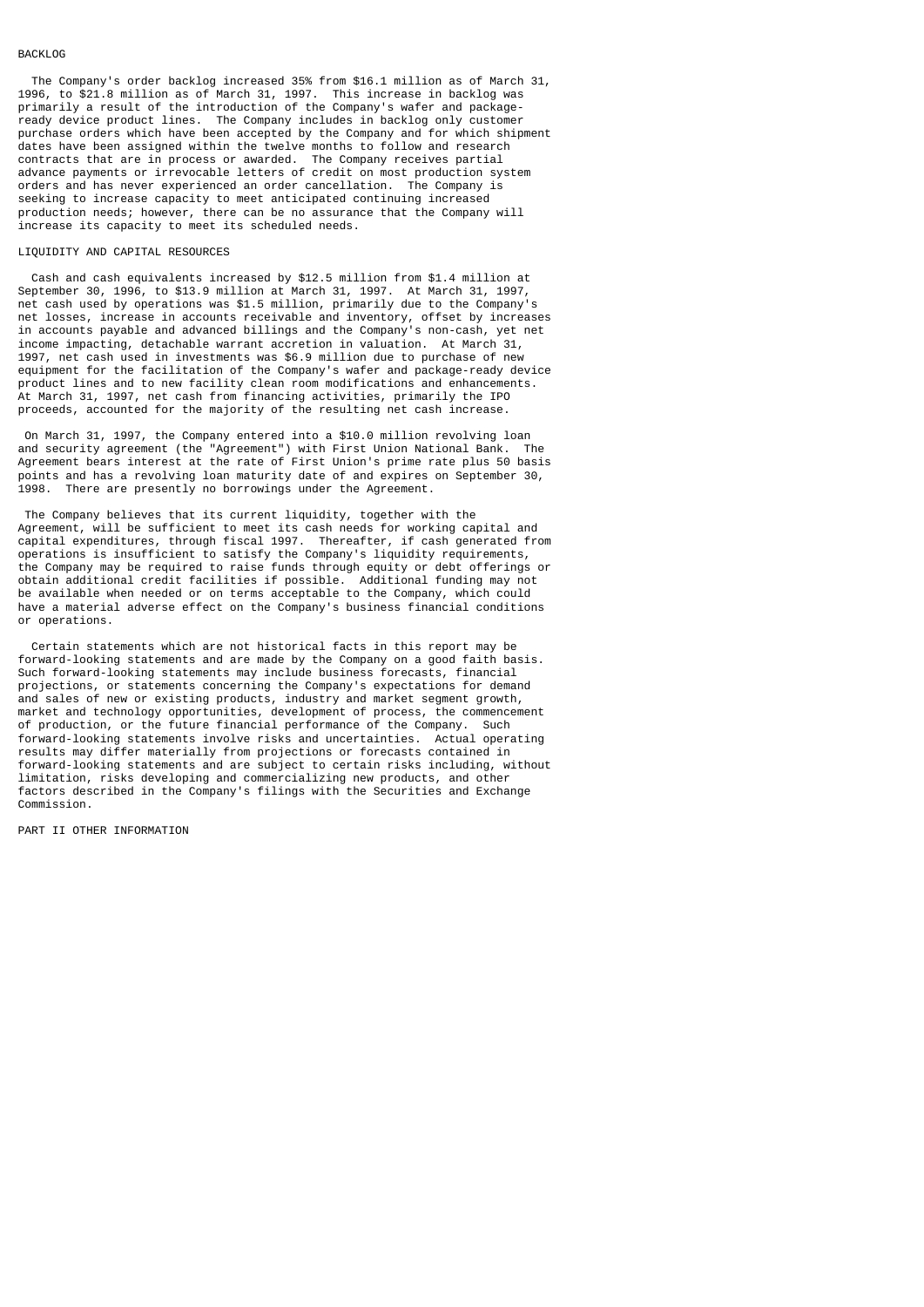# ITEM 6. EXHIBITS AND REPORTS ON FORM 8-K

- (a) List of Exhibits:
- 11. Statement re: computation of per share earnings.
- 27. Financial Data Schedule
	- (b) Reports on Form 8-K

 No Reports on Form 8-K were filed during the quarter ended March 31, 1997.Pursuant to the requirements of the Securities Exchange Act of 1934, the registrant has duly caused this report to be signed on its behalf by the undersigned thereunto duly authorized.

# EMCORE CORPORATION

|  | Date: May 13, 1997 By: /s/ Reuben F. Richards, Jr.<br>Reuben F. Richards, Jr.<br>President and Chief Executive Officer |
|--|------------------------------------------------------------------------------------------------------------------------|
|  | Date: May 13, 1997 By: /s/ Thomas G. Werthan<br>Thomas G. Werthan<br>Vice President, Finance and                       |

Administration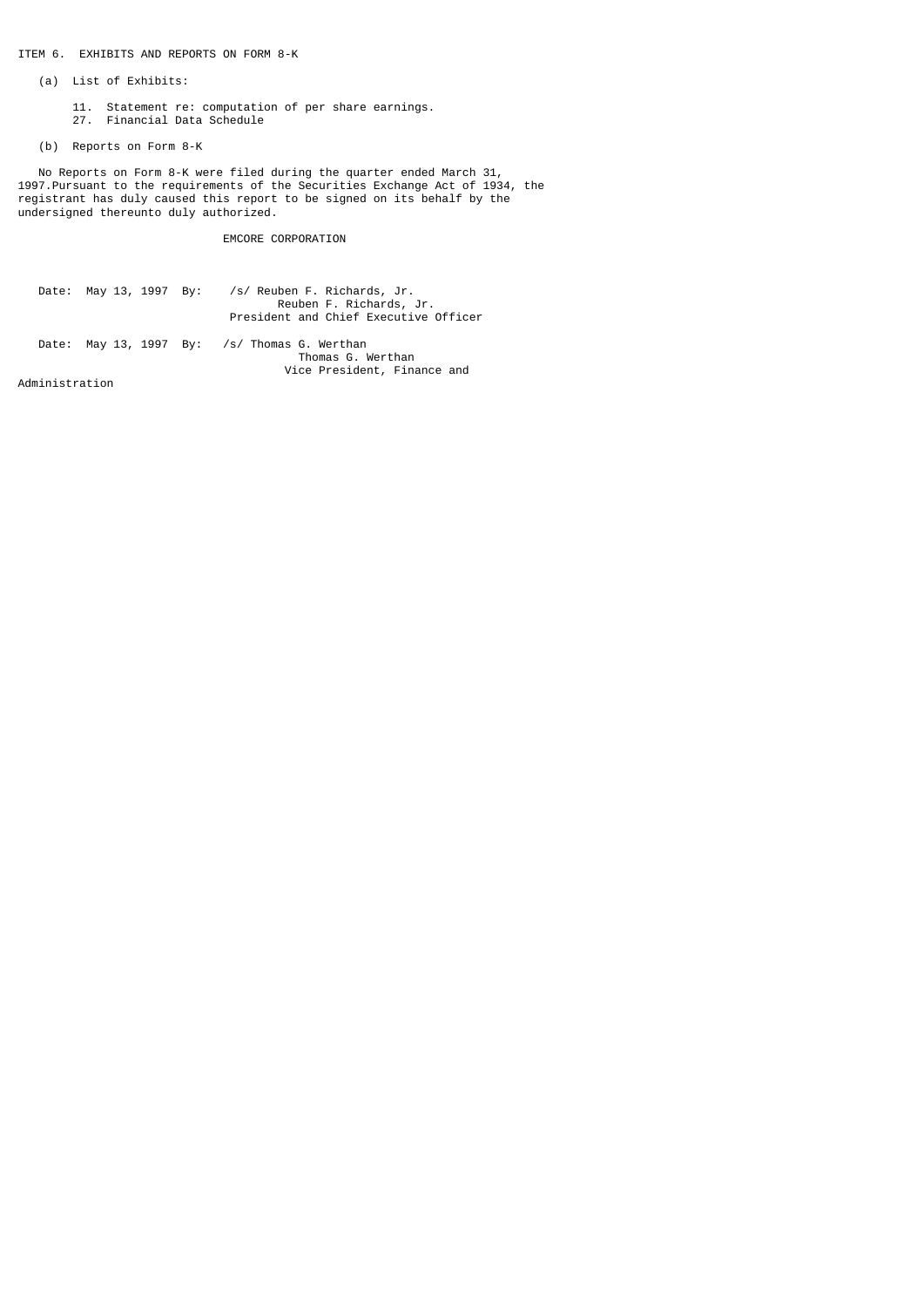- Exhibit Description
- 11 Statement re computation of per share earnings 27 Financial Data Schedule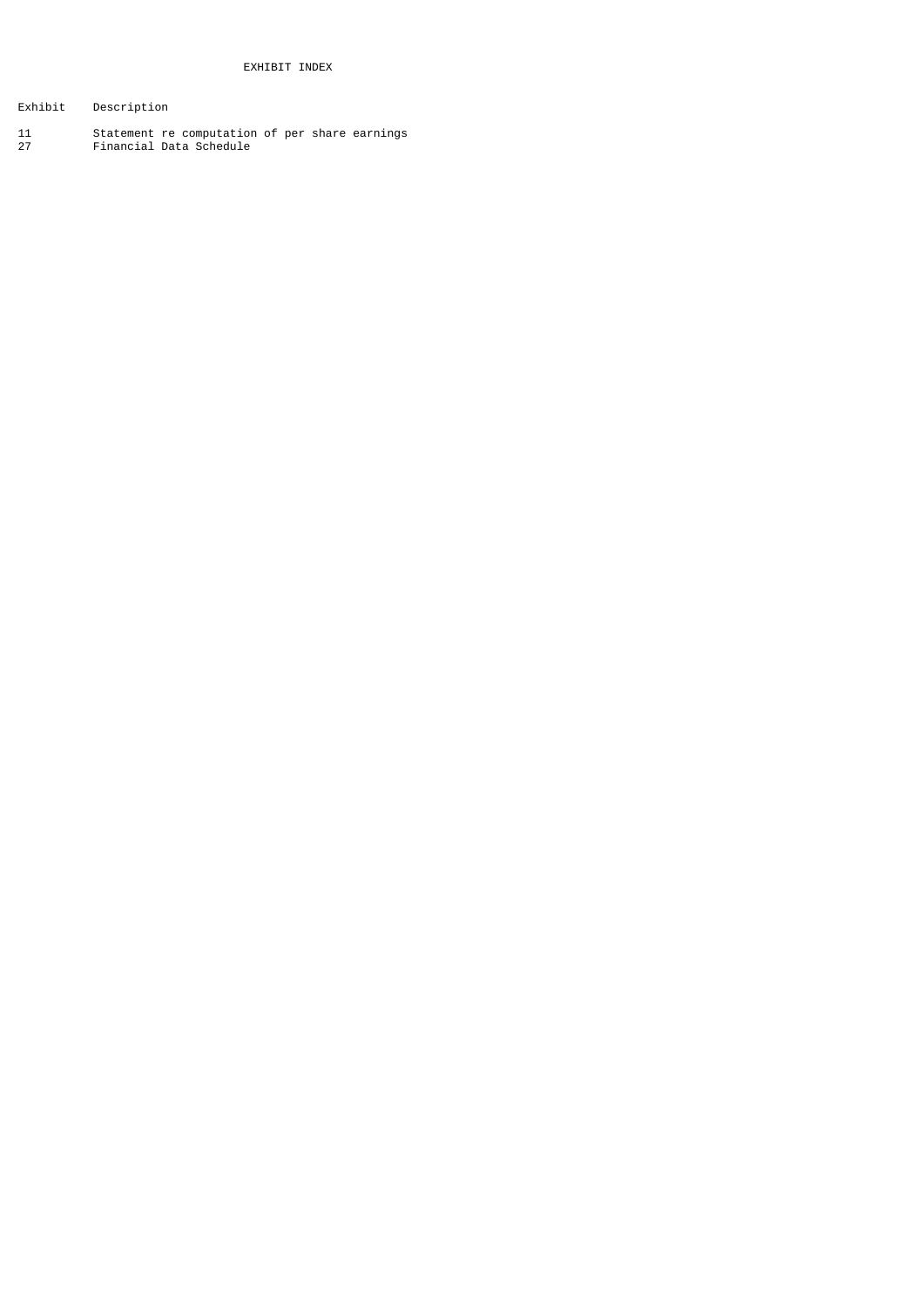# EXHIBIT 11

## EMCORE CORPORATION STATEMENT RE COMPUTATION OF PER SHARE EARNINGS (Amounts In Thousands, Except Per Share Amounts) (Unaudited)

|                                                | THREE MONTHS<br>ENDED MARCH 31, |             | SIX MONTHS<br>ENDED MARCH 31, |            |
|------------------------------------------------|---------------------------------|-------------|-------------------------------|------------|
|                                                | 1997                            | 1996        | 1997                          | 1996       |
| Weighted average shares outstanding:           |                                 |             |                               |            |
| Common stock                                   | 3,825                           | 2,994       | 3,405                         | 2,944      |
| Common stock equivalents                       |                                 | 1,444       | 722                           | 1,444      |
| Weighted average common shares and equivalents | 3,825                           | 4,438       | 4,127                         | 4,438      |
| Loss before extraordinary item                 | (\$2,894)                       | ( \$823)    | $($ \$6,692)                  | ( \$1,708) |
| Extraordinary loss                             | 256)                            |             | 256)                          |            |
| Net loss                                       | ( \$3, 150)                     | ( \$823)    | $($ \$6,948)                  | ( \$1,708) |
| Loss before extraordinary item                 | ( \$0.76)                       | $($ \$0.19) | ( \$1.62)                     | ( \$0.38)  |
| Extraordinary loss                             | ( 0.07)                         | (0.07)      | (0.06)                        |            |
| Net loss per share                             | (\$0.82)                        | ( \$0.19)   | ( \$1.68)                     | ( \$0.38)  |

 Under the provisions of Securities and Exchange Commission Staff Bulletin No. 64 ("SAB" No. 64), common stock and common stock equivalents issued by the company within one year or in contemplation of the Company's offering are treated as if they were outstanding for all periods presented prior to the IPO. After the IPO is effective, the determination of common stock and equivalents must be determined on a basis consistent with APB Opinion No. 15, which states "outstanding options and warrants should be included in the EPS compuation only if they have a dilutive effect."

 There is no difference between primary and fully diluted net loss per share.